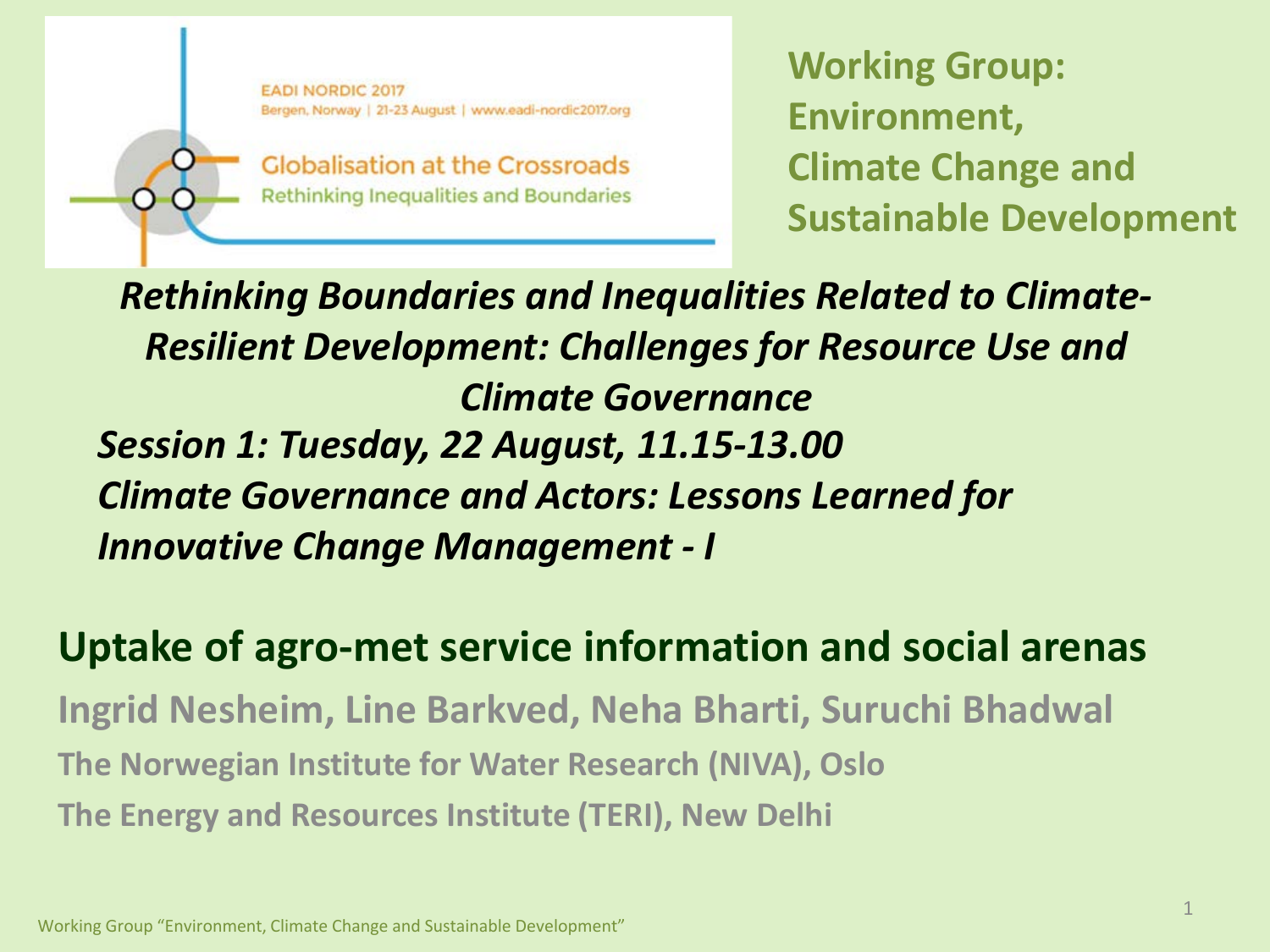## **Summary**

**Presence of agro-met information services, the subscription and uptake of such services by farmers in three rural villages in Maharashtra, India are presented.**

**Subscription / access seems to be dependent upon socioeconomic level and certain village contextual factors** 

**Agro-met information is in general not perceived to be salient nor tailored; informal and formal arenas are important for contextualizing and interpretation of information.**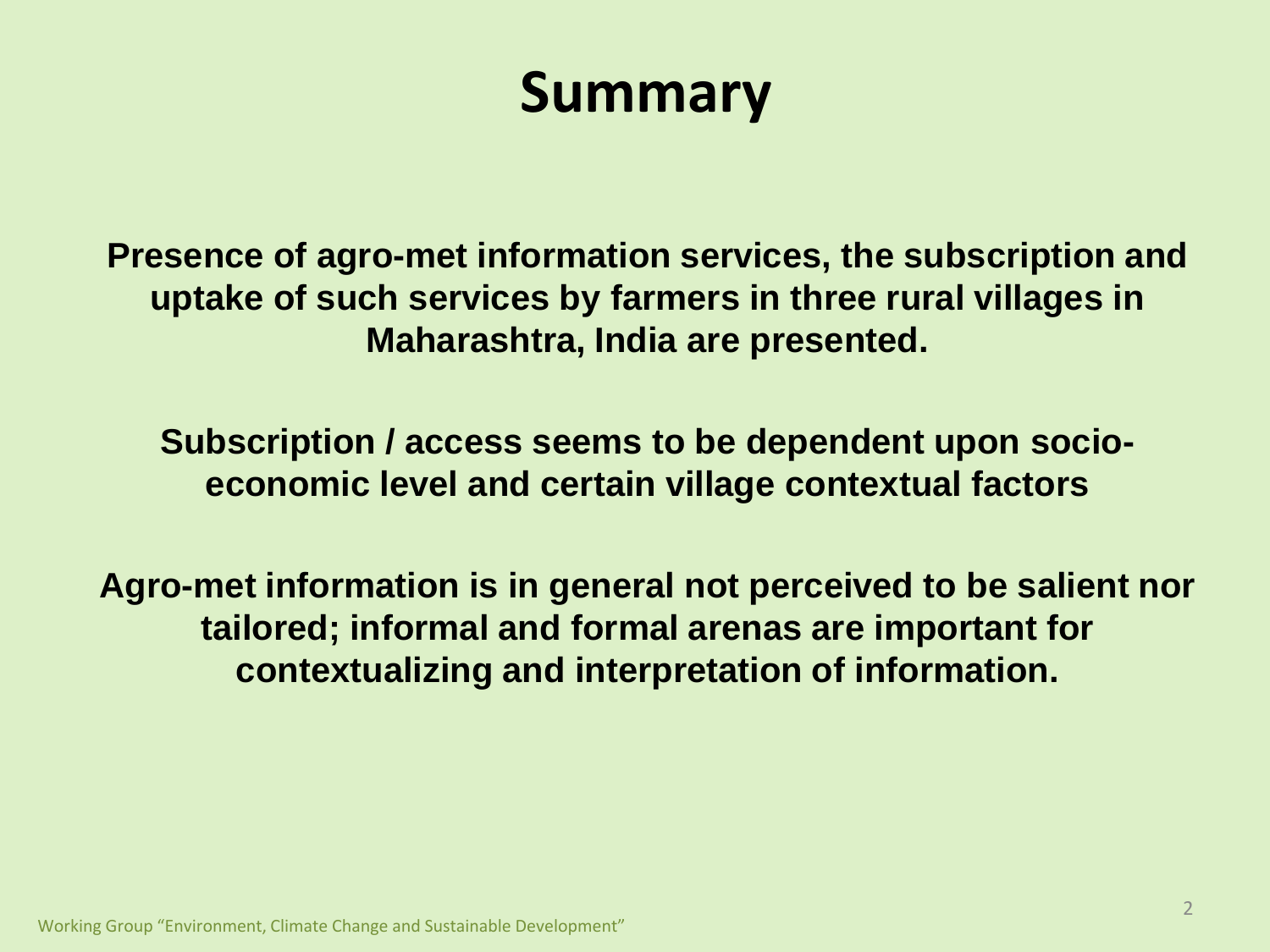### **Uptake of agro-met service information and social arenas SAMSUNG**

**Farmers in Maharasthra, India express frustration about the unpredictability of weather events and the traditional systems which are no longer to be trusted.**

**In India agro-met information are disseminated mainly through sms, and phone messages by public, public and public-private and private service providers to rural farmers.**

**Reportedly more than ten million farmers received agro-met information, yet studies show that there are constraints related to access, understanding and capacity to respond.** 



Agro-met information: weather forecasts coupled with agricultural advisory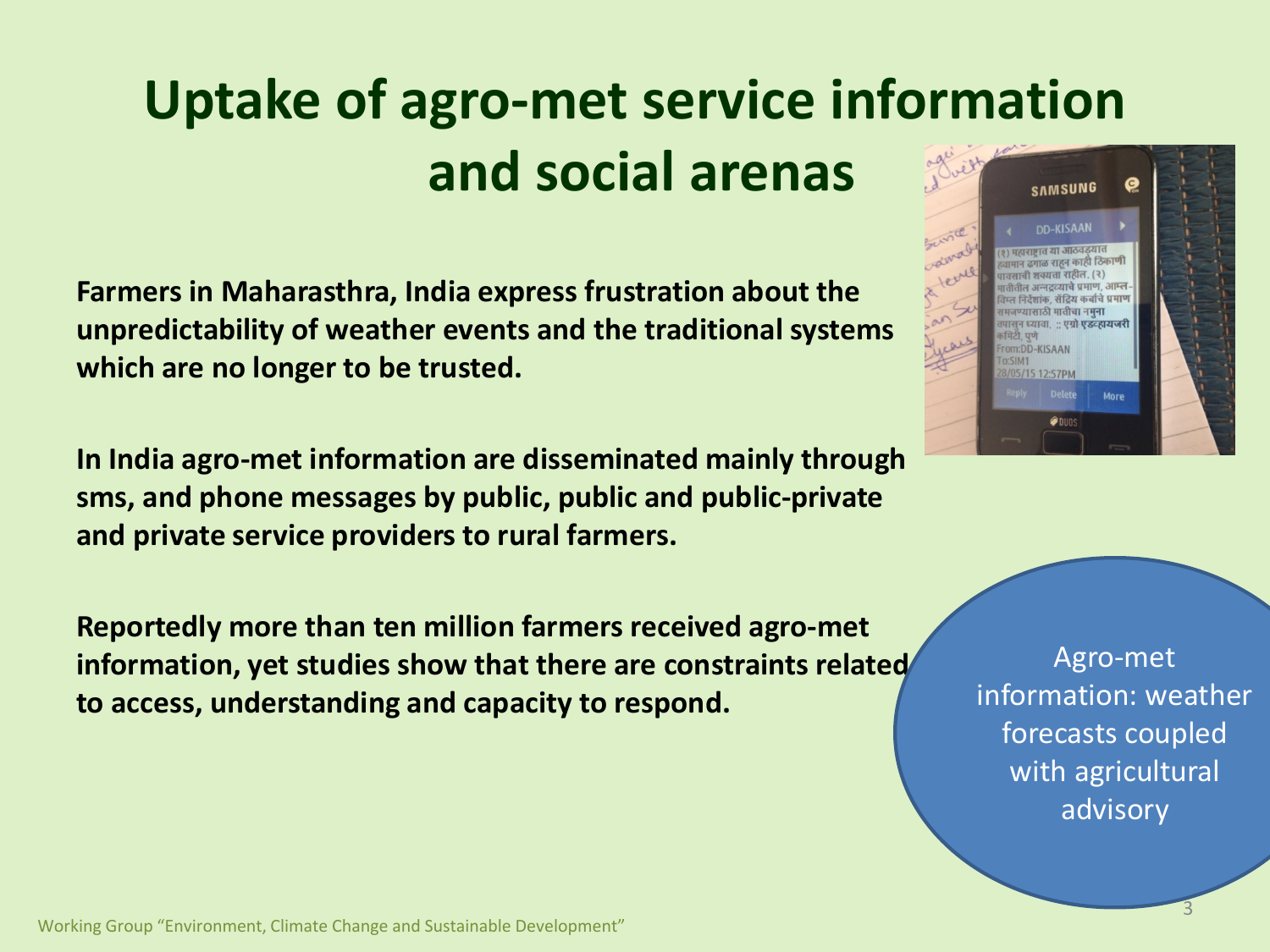## **Methods**

**Field work in 3 case study villages** in the state Maharashtra in 2015-2016.

- Focus group discussions
- Individual semi-structured interviews with farmers men/ $\nu$ large/small scale , subscribers / non-subscribers, and with agents of the climate service providers.
- A survey including 17 questions on of 89 subscribing farmers across the three villages. The questions included aspects; *agricultural decision making situations*, *information sources for decision making*, *uptake of agro-met information in decision making*.

### **Agro-met service providers in the study**

Public (IMD GKMS) /KVK (district level advisories *since 2008*) Public-private (IFFCO Kisan – a partnership of fertilizer cooperative IFFCO and private telecom company Airtel) and Star Global Resources Private (RML AgTech) Public - NGO (WOTR and IMD)

The

presentation is based on

work in the

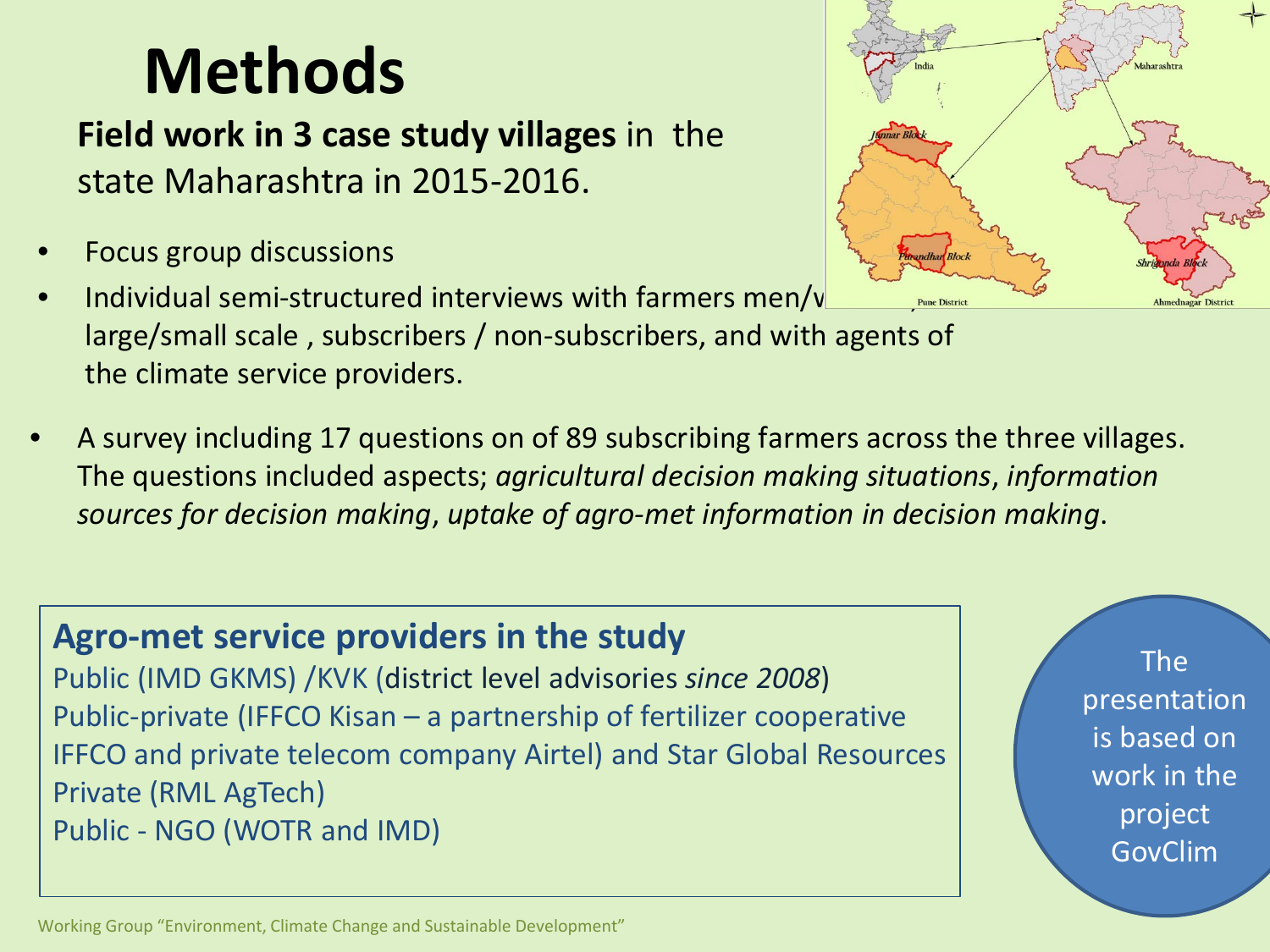### **Three case study villages in the state Maharashtra, India**

Agriculture the main occupation in the state, 58% rural areas; A drought prone state, variable rainfall, predictions are monsoon rainfall will be more unpredictable.

Agro-met information services in the case villages the last four to five years; only the private providers had agents in villages.



Low number of subscribers, only **about 4 %** in each village, no women subscribers

*Uptake of agro-met information services*: when a subscriber explains that agro-met information is considered in agricultural decision-making situations.

| <b>Villages</b> | % Drip<br>irrigation | % Simple<br>phones /smart<br>phones |    | Presence of agro-<br>met proivders | Subscribers to<br>public<br>provider | Subscribers to<br>private provid. | No users<br><b>WhatsApp</b> |
|-----------------|----------------------|-------------------------------------|----|------------------------------------|--------------------------------------|-----------------------------------|-----------------------------|
| Parinche        | 41                   | 66                                  | 34 | <b>Mkisan</b><br>/RML              | 34                                   |                                   | $\overline{4}$              |
| Vadaj           | 88                   | 29                                  | 71 | Mkisan, WOTR, RML                  | 12                                   | 19                                | 11                          |
| Pargaon         | 77                   |                                     | 93 | Mkisan, IFFCO KISAN,<br><b>RML</b> | 6                                    | 23                                | 15                          |

Working Group "Environment, Climate Change and Sustainable Development"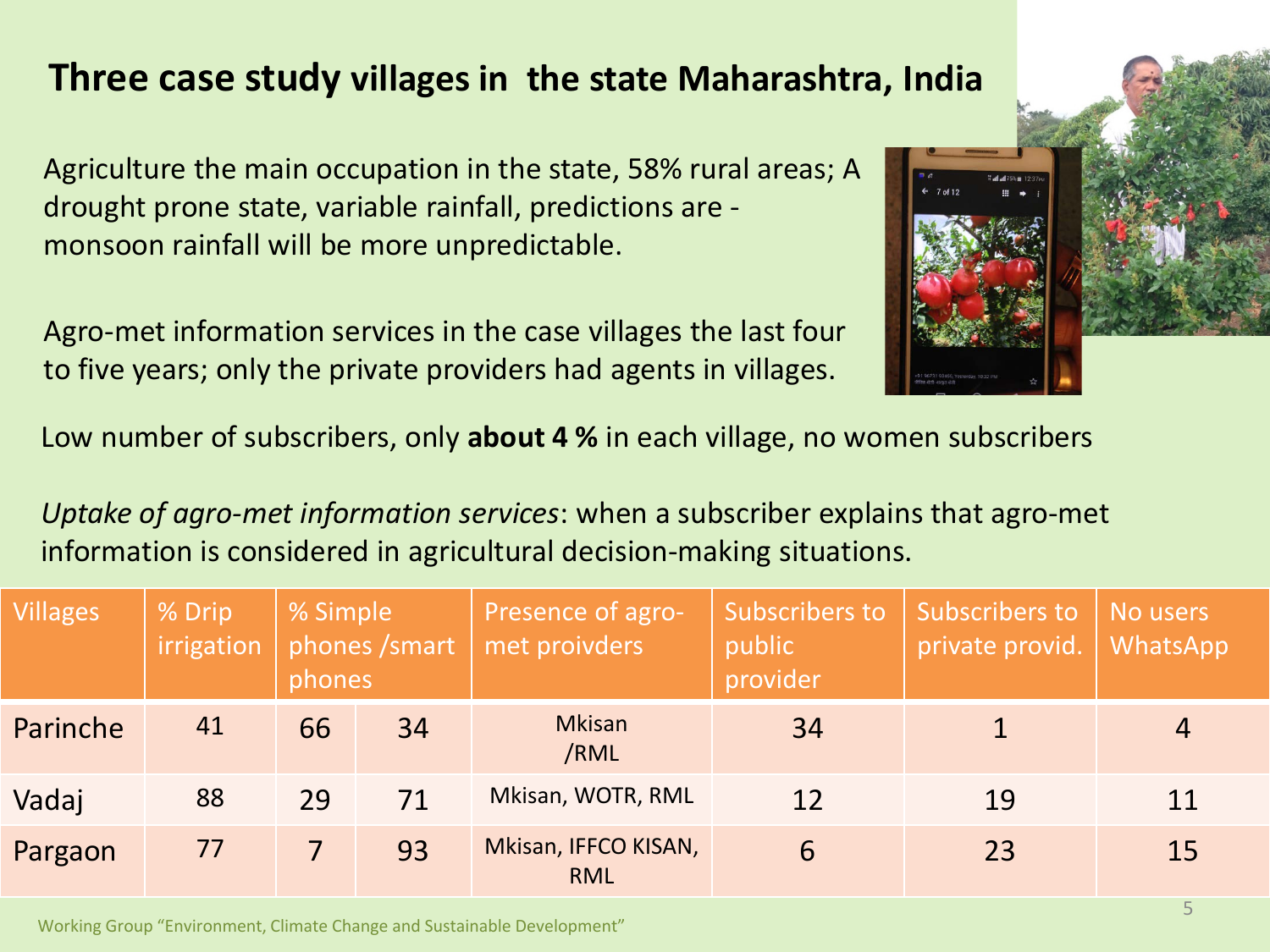## Uptake of agromet information: Results

In total 15 situation related information factors were considered by farmers, and consideration of factors varied with agricultural decision-making situations

The three information factors with highest rank:

- personal experience, first
- interaction with others, second,
- agro-met information, third

Agro-met information was valued for:

- **Precautionary actions**
- Pest, as this represented situations of uncertainty

Farmers complained about the credibility and the tailordness of information



Working Group "Environment, Climate Change and Sustainable Development"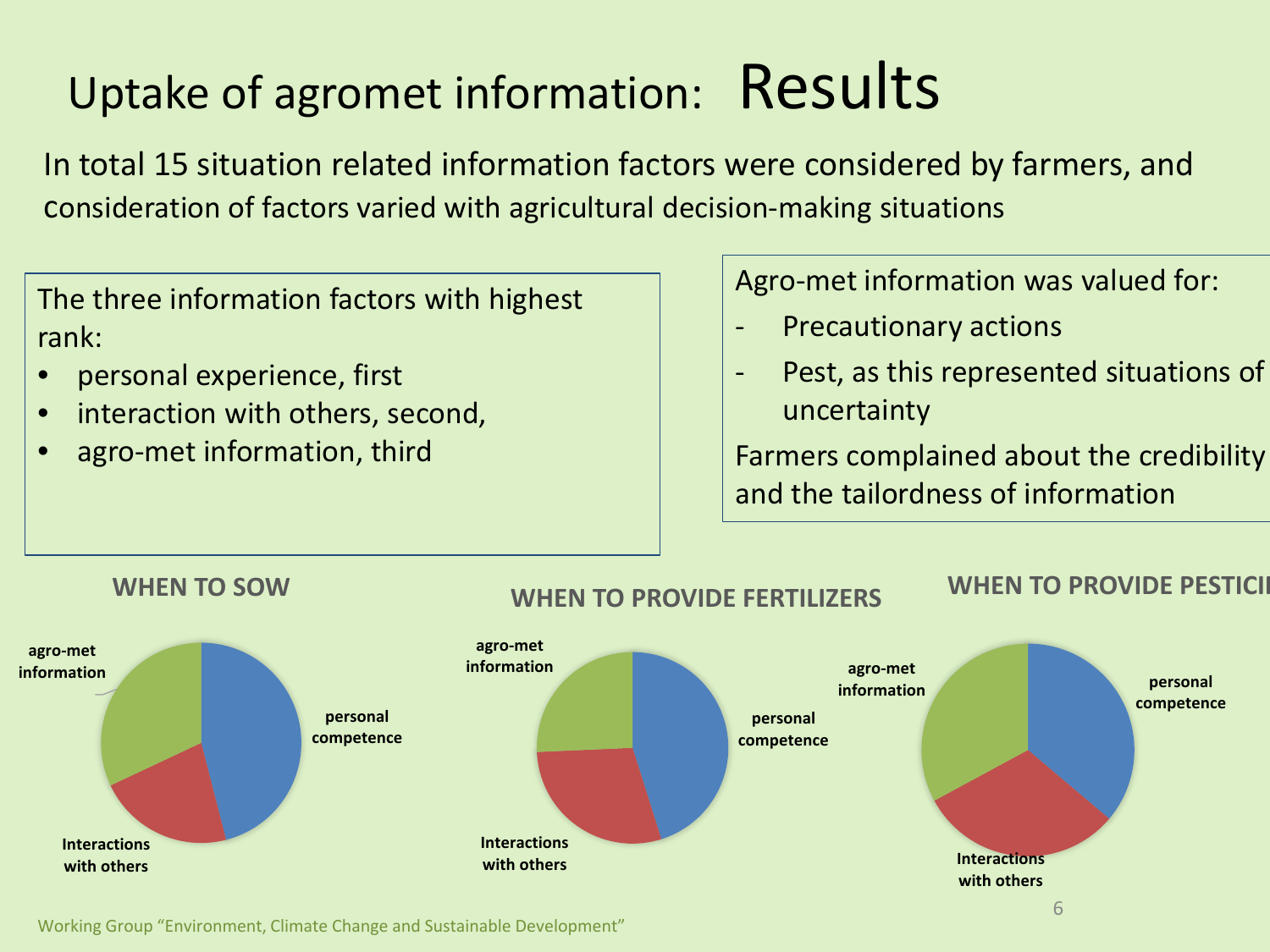# Results, social arenas

Agricultural practices was discussed in both informal and more formal arenas – initiated by the farmers themselves

The farmers which considered agro-met information in more decision making situations referred to participation and discussion of agro-met information in such arenas

Informal arenas where agricultural practices were discussed existed in all villages, but the diversity of arenas different among the villages: discussion groups seemed largely to consist of members from the same socio-economic level.

The messaging app, Whatsapp is a growing arena for discussion of agricultural practices, in particular related to the occurrence of pests.







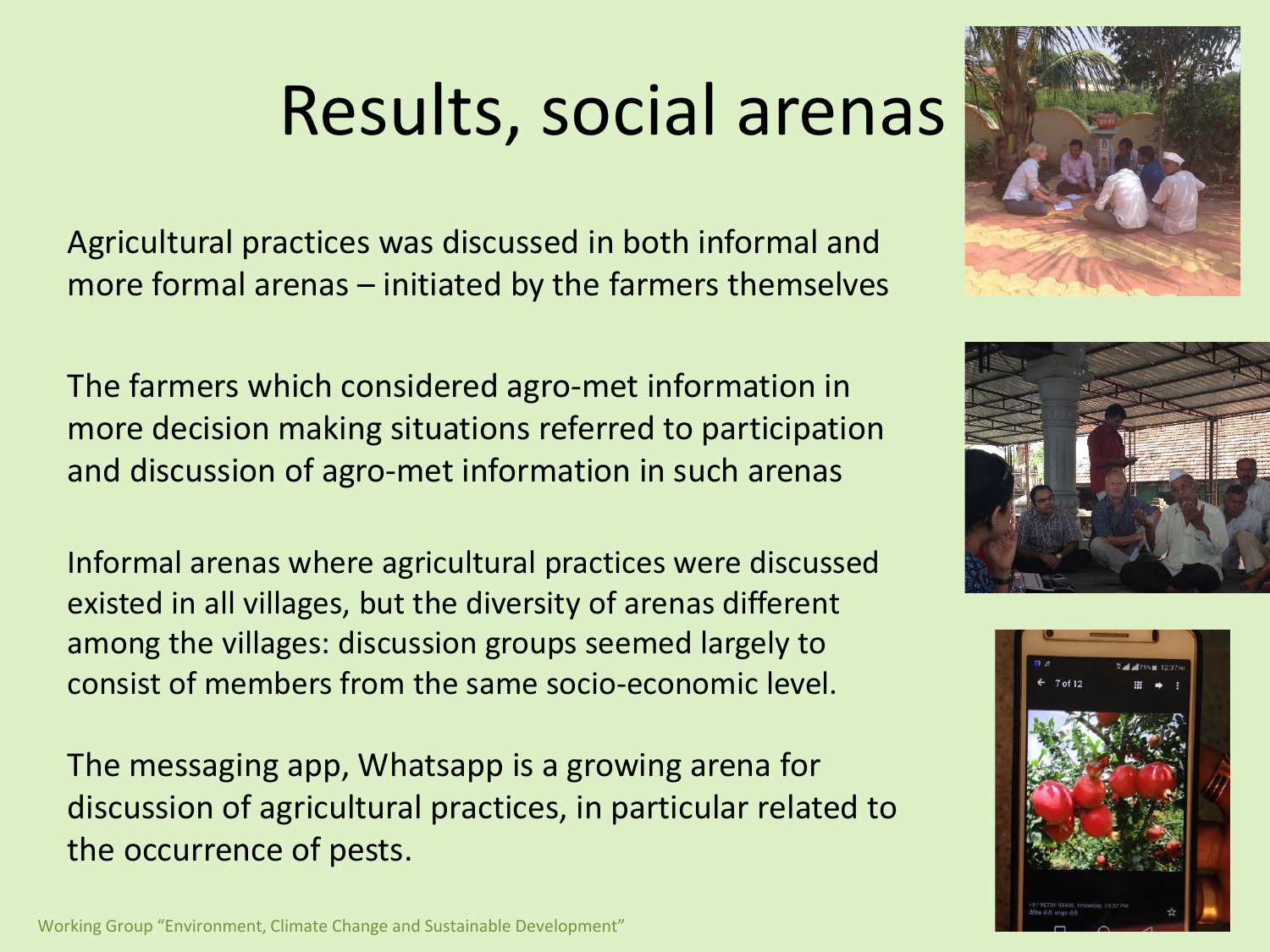## **Summary**

**Presence of agro-met information services, the subscription and uptake of such services by farmers in three rural villages in Maharashtra, India are presented.**

**Subscription / access seems to be dependent upon socio-economic level and certain village contextual factors** 

**Agro-met information is in general not perceived to be salient nor tailored; informal and formal arenas are important for contextualizing and interpretation of information.** 

*Recommendation:* **Platforms for interactions and social learning of agro-met information should to a larger extent be facilitated for.**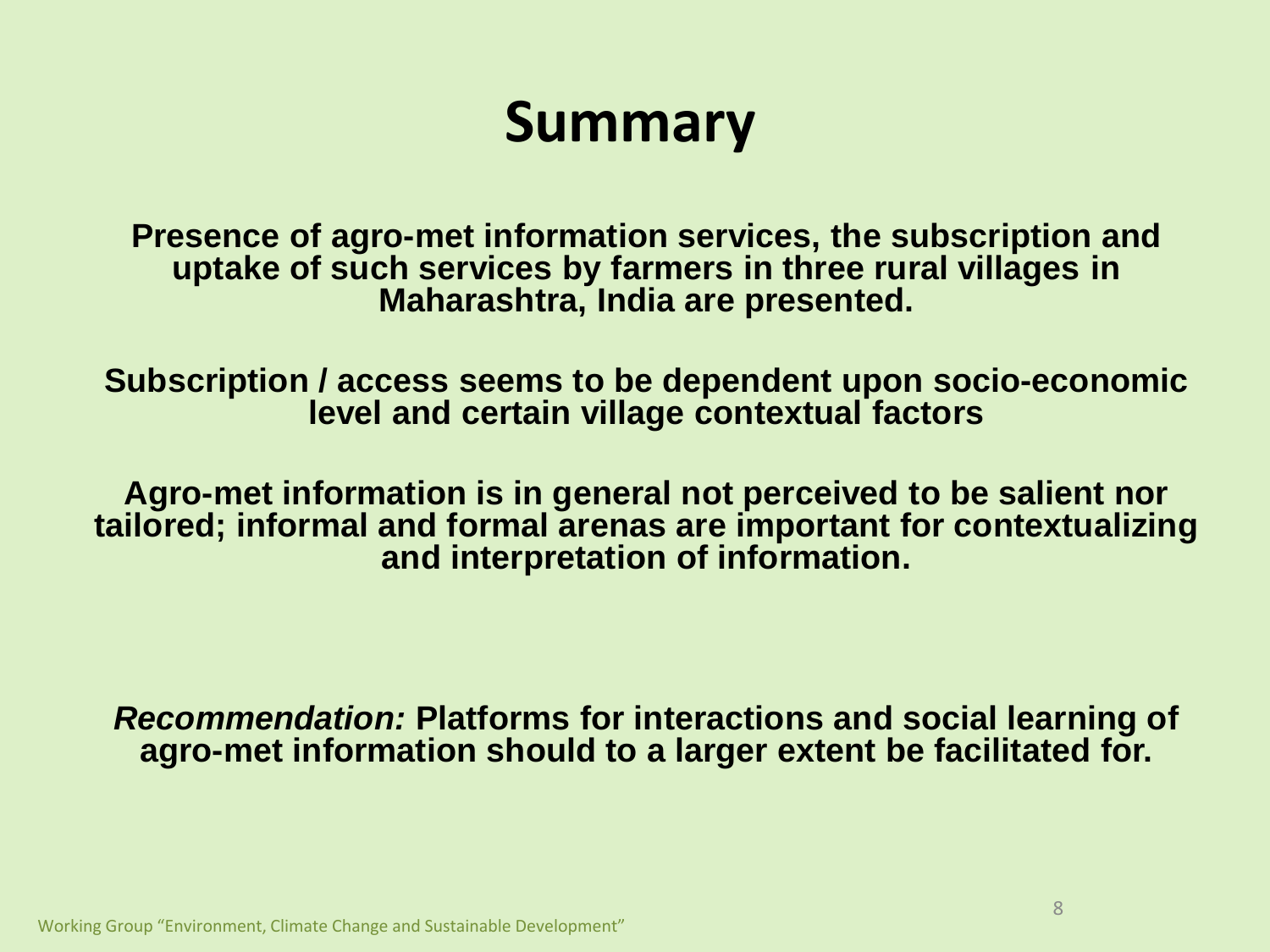**Ingrid Nesheim Position: Research Scientist Institution: NIVA Phone: + 47 406 49410 Email: Ingrid Nesheim**